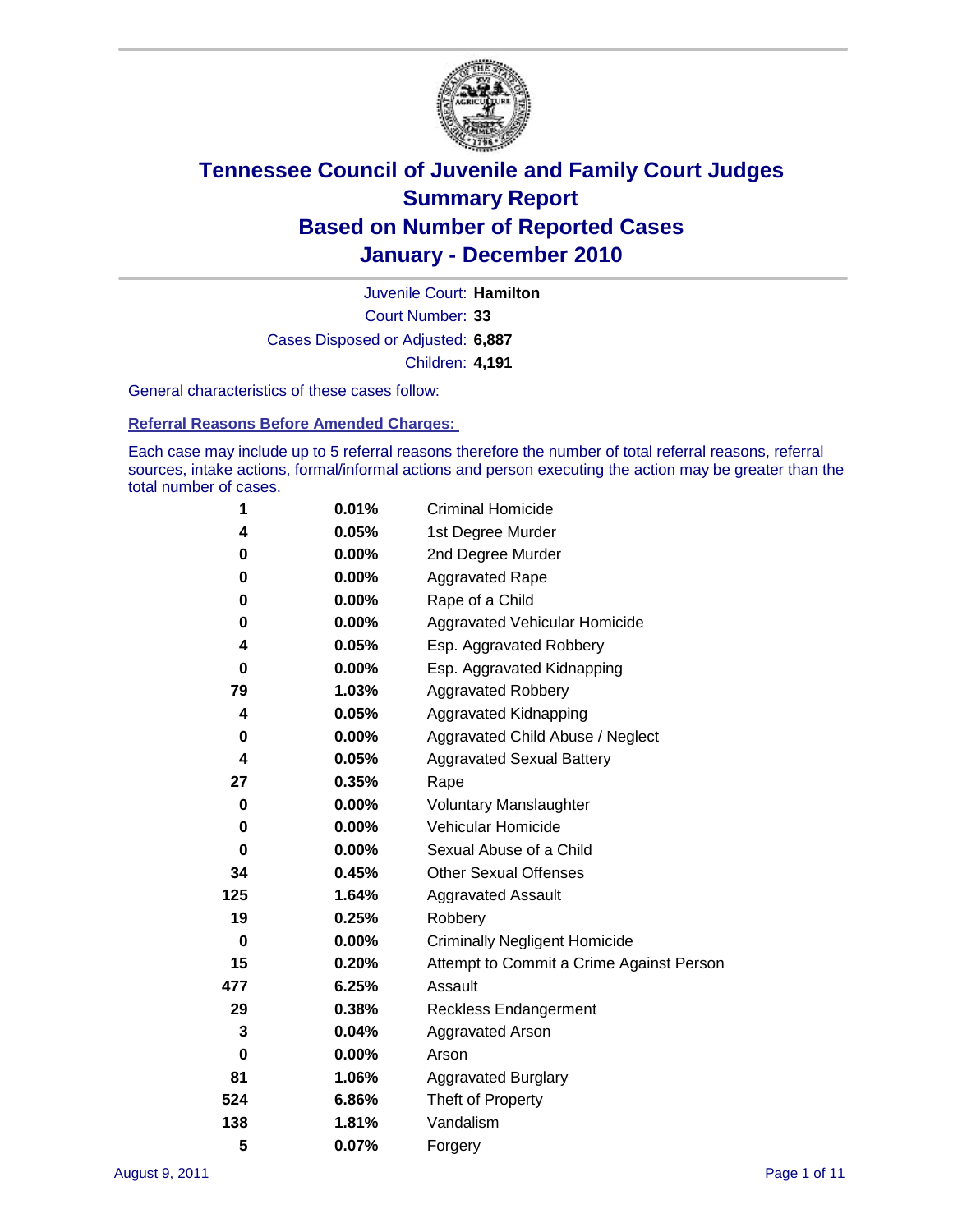

Court Number: **33** Juvenile Court: **Hamilton** Cases Disposed or Adjusted: **6,887** Children: **4,191**

#### **Referral Reasons Before Amended Charges:**

Each case may include up to 5 referral reasons therefore the number of total referral reasons, referral sources, intake actions, formal/informal actions and person executing the action may be greater than the total number of cases.

| $\pmb{0}$      | 0.00%    | <b>Worthless Checks</b>                                     |
|----------------|----------|-------------------------------------------------------------|
| $\overline{7}$ | 0.09%    | Illegal Possession / Fraudulent Use of Credit / Debit Cards |
| 52             | 0.68%    | <b>Burglary</b>                                             |
| 8              | 0.10%    | Unauthorized Use of a Vehicle                               |
| 0              | $0.00\%$ | <b>Cruelty to Animals</b>                                   |
| 9              | 0.12%    | Sale of Controlled Substances                               |
| 42             | 0.55%    | <b>Other Drug Offenses</b>                                  |
| 208            | 2.72%    | Possession of Controlled Substances                         |
| $\bf{0}$       | $0.00\%$ | <b>Criminal Attempt</b>                                     |
| 34             | 0.45%    | Carrying Weapons on School Property                         |
| 58             | 0.76%    | Unlawful Carrying / Possession of a Weapon                  |
| 65             | 0.85%    | <b>Evading Arrest</b>                                       |
| 17             | 0.22%    | Escape                                                      |
| 7              | 0.09%    | Driving Under Influence (DUI)                               |
| 53             | 0.69%    | Possession / Consumption of Alcohol                         |
| 70             | 0.92%    | Resisting Stop, Frisk, Halt, Arrest or Search               |
| 3              | 0.04%    | <b>Aggravated Criminal Trespass</b>                         |
| 22             | 0.29%    | Harassment                                                  |
| $\mathbf 0$    | 0.00%    | Failure to Appear                                           |
| 16             | 0.21%    | Filing a False Police Report                                |
| 41             | 0.54%    | Criminal Impersonation                                      |
| 353            | 4.62%    | <b>Disorderly Conduct</b>                                   |
| 108            | 1.41%    | <b>Criminal Trespass</b>                                    |
| 4              | 0.05%    | <b>Public Intoxication</b>                                  |
| 4              | 0.05%    | Gambling                                                    |
| 91             | 1.19%    | <b>Traffic</b>                                              |
| 3              | 0.04%    | <b>Local Ordinances</b>                                     |
| 0              | 0.00%    | Violation of Wildlife Regulations                           |
| 89             | 1.17%    | Contempt of Court                                           |
| 616            | 8.07%    | Violation of Probation                                      |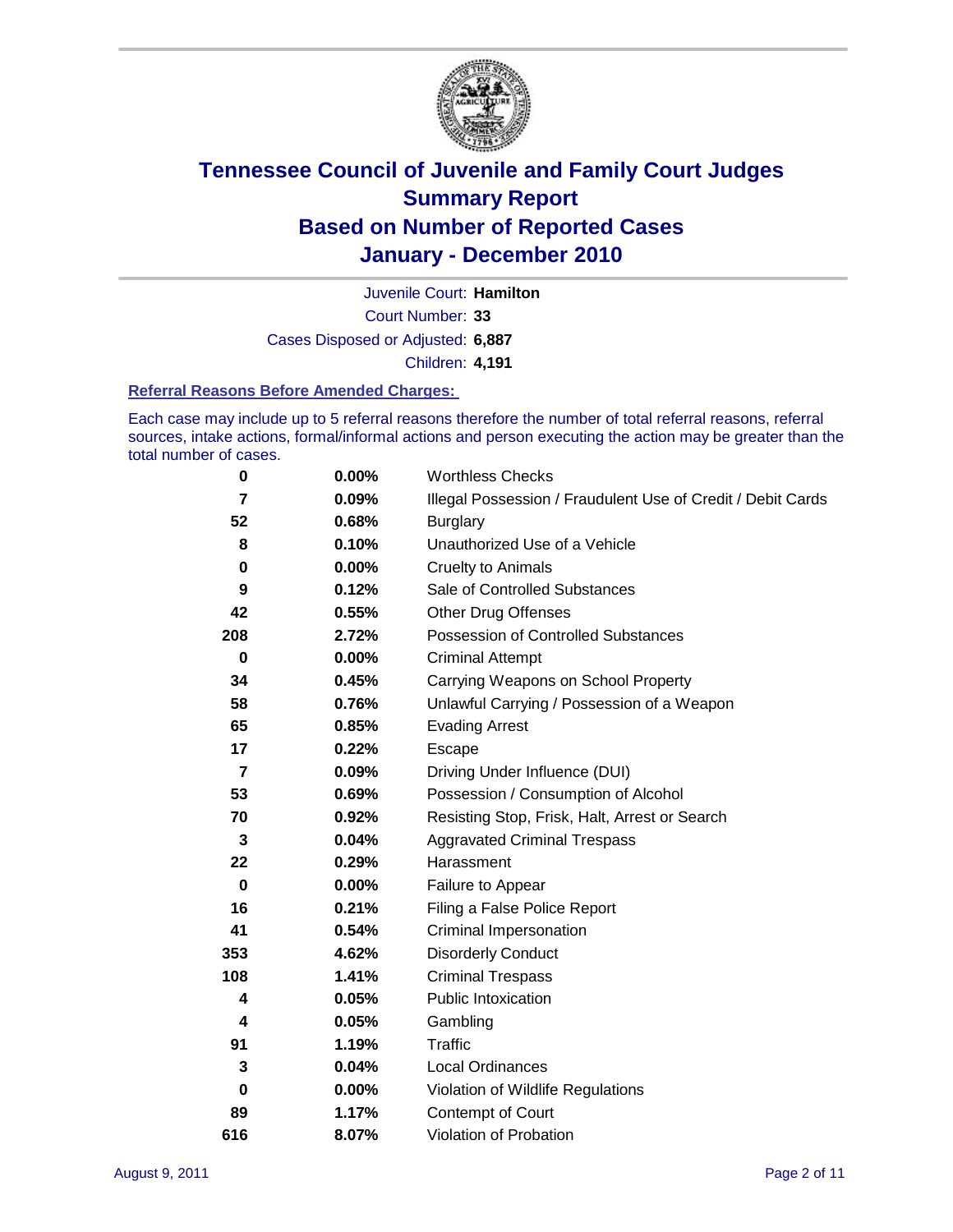

Court Number: **33** Juvenile Court: **Hamilton** Cases Disposed or Adjusted: **6,887** Children: **4,191**

#### **Referral Reasons Before Amended Charges:**

Each case may include up to 5 referral reasons therefore the number of total referral reasons, referral sources, intake actions, formal/informal actions and person executing the action may be greater than the total number of cases.

| 7,635    | 100.00%  | <b>Total Referrals</b>                |
|----------|----------|---------------------------------------|
| 280      | 3.67%    | Other                                 |
| 0        | 0.00%    | <b>Consent to Marry</b>               |
| 0        | $0.00\%$ | <b>Request for Medical Treatment</b>  |
| 0        | 0.00%    | <b>Child Support</b>                  |
| 0        | $0.00\%$ | Paternity / Legitimation              |
| 273      | 3.58%    | Visitation                            |
| 1,791    | 23.46%   | Custody                               |
| 0        | $0.00\%$ | <b>Foster Care Review</b>             |
| 0        | $0.00\%$ | <b>Administrative Review</b>          |
| 0        | 0.00%    | <b>Judicial Review</b>                |
| 0        | $0.00\%$ | Violation of Informal Adjustment      |
| 0        | 0.00%    | Violation of Pretrial Diversion       |
| 41       | 0.54%    | <b>Termination of Parental Rights</b> |
| 231      | 3.03%    | Dependency / Neglect                  |
| 10       | 0.13%    | <b>Physically Abused Child</b>        |
| $\bf{0}$ | $0.00\%$ | Sexually Abused Child                 |
| 22       | 0.29%    | Violation of Curfew                   |
| 1        | 0.01%    | Violation of a Valid Court Order      |
| 68       | 0.89%    | Possession of Tobacco Products        |
| $\bf{0}$ | 0.00%    | Out-of-State Runaway                  |
| 176      | 2.31%    | In-State Runaway                      |
| 836      | 10.95%   | Truancy                               |
| 293      | 3.84%    | <b>Unruly Behavior</b>                |
| 60       | 0.79%    | <b>Violation of Aftercare</b>         |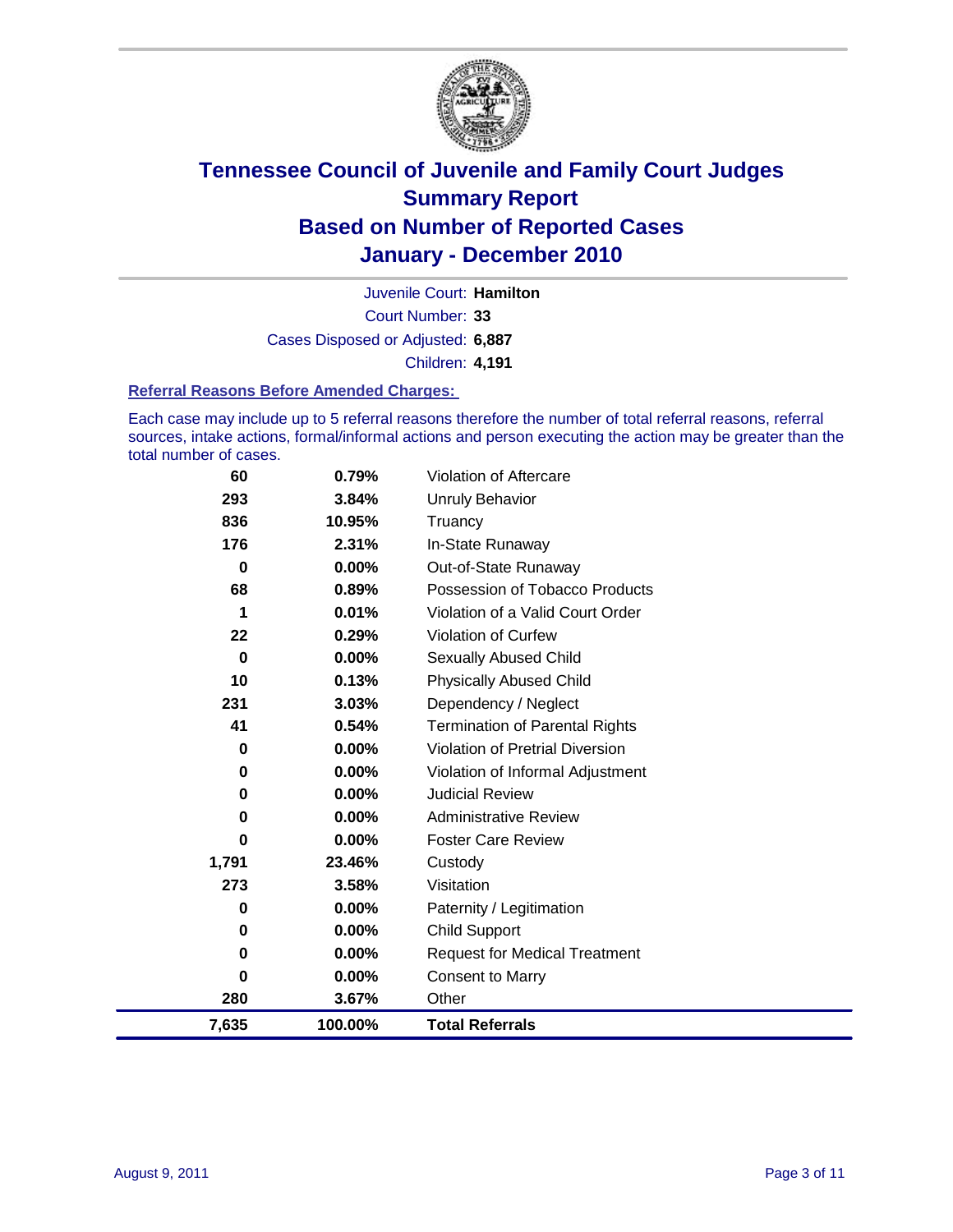

| Juvenile Court: Hamilton          |          |                                   |  |
|-----------------------------------|----------|-----------------------------------|--|
| Court Number: 33                  |          |                                   |  |
| Cases Disposed or Adjusted: 6,887 |          |                                   |  |
|                                   |          | Children: 4,191                   |  |
| <b>Referral Sources: 1</b>        |          |                                   |  |
| 2,775                             | 36.35%   | <b>Law Enforcement</b>            |  |
| 1,772                             | 23.21%   | Parents                           |  |
| 836                               | 10.95%   | <b>Relatives</b>                  |  |
| 0                                 | $0.00\%$ | Self                              |  |
| 861                               | 11.28%   | School                            |  |
| $\bf{0}$                          | 0.00%    | <b>CSA</b>                        |  |
| 373                               | 4.89%    | <b>DCS</b>                        |  |
| 9                                 | 0.12%    | <b>Other State Department</b>     |  |
| 1                                 | 0.01%    | <b>District Attorney's Office</b> |  |
| 649                               | 8.50%    | <b>Court Staff</b>                |  |
| 0                                 | 0.00%    | Social Agency                     |  |
| 11                                | 0.14%    | <b>Other Court</b>                |  |
| 55                                | 0.72%    | Victim                            |  |
| 6                                 | 0.08%    | Child & Parent                    |  |
| 0                                 | 0.00%    | Hospital                          |  |
| $\bf{0}$                          | 0.00%    | <b>Unknown</b>                    |  |
| 287                               | 3.76%    | Other                             |  |
| 7,635                             | 100.00%  | <b>Total Referral Sources</b>     |  |

### **Age of Child at Referral: 2**

| 0<br>0 | 0.00%<br>0.00% | Ages 19 and Over<br><b>Unknown</b> |
|--------|----------------|------------------------------------|
|        |                |                                    |
|        |                |                                    |
|        |                | Ages 17 through 18                 |
| 1,064  | 25.39%         | Ages 15 through 16                 |
| 641    | 15.29%         | Ages 13 through 14                 |
| 372    | 8.88%          | Ages 11 through 12                 |
| 1,559  | 37.20%         | Ages 10 and Under                  |
|        |                | 555<br>13.24%                      |

<sup>1</sup> If different than number of Referral Reasons (7635), verify accuracy of your court's data.

<sup>2</sup> One child could be counted in multiple categories, verify accuracy of your court's data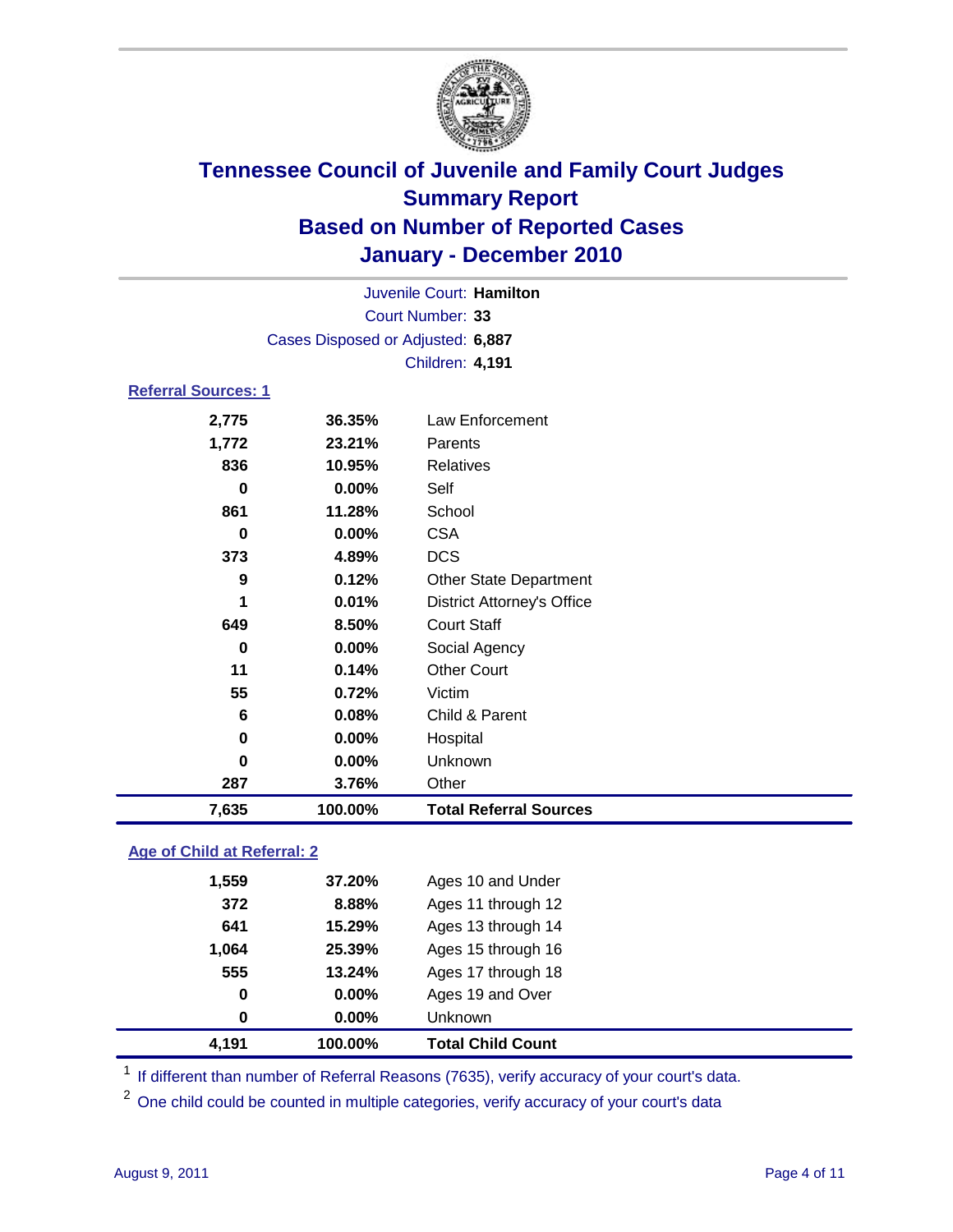

| Juvenile Court: Hamilton                |                                   |                          |  |  |  |
|-----------------------------------------|-----------------------------------|--------------------------|--|--|--|
|                                         | Court Number: 33                  |                          |  |  |  |
|                                         | Cases Disposed or Adjusted: 6,887 |                          |  |  |  |
|                                         |                                   | Children: 4,191          |  |  |  |
| Sex of Child: 1                         |                                   |                          |  |  |  |
| 2,390                                   | 57.03%                            | Male                     |  |  |  |
| 1,797                                   | 42.88%                            | Female                   |  |  |  |
| 4                                       | 0.10%                             | Unknown                  |  |  |  |
| 4,191                                   | 100.00%                           | <b>Total Child Count</b> |  |  |  |
| Race of Child: 1                        |                                   |                          |  |  |  |
| 1,935                                   | 46.17%                            | White                    |  |  |  |
| 2,134                                   | 50.92%                            | African American         |  |  |  |
| $\overline{\mathbf{2}}$                 | 0.05%                             | Native American          |  |  |  |
| 5                                       | 0.12%                             | Asian                    |  |  |  |
| 65                                      | 1.55%                             | Mixed                    |  |  |  |
| 50                                      | 1.19%                             | Unknown                  |  |  |  |
| 4,191                                   | 100.00%                           | <b>Total Child Count</b> |  |  |  |
| <b>Hispanic Origin: 1</b>               |                                   |                          |  |  |  |
| 32                                      | 0.76%                             | Yes                      |  |  |  |
| 4,042                                   | 96.44%                            | No                       |  |  |  |
| 117                                     | 2.79%                             | Unknown                  |  |  |  |
| 4,191                                   | 100.00%                           | <b>Total Child Count</b> |  |  |  |
| <b>School Enrollment of Children: 1</b> |                                   |                          |  |  |  |
| 1,939                                   | 46.27%                            | Yes                      |  |  |  |
| 165                                     | 3.94%                             | <b>No</b>                |  |  |  |
| 2,087                                   | 49.80%                            | Unknown                  |  |  |  |
| 4,191                                   | 100.00%                           | <b>Total Child Count</b> |  |  |  |

<sup>1</sup> One child could be counted in multiple categories, verify accuracy of your court's data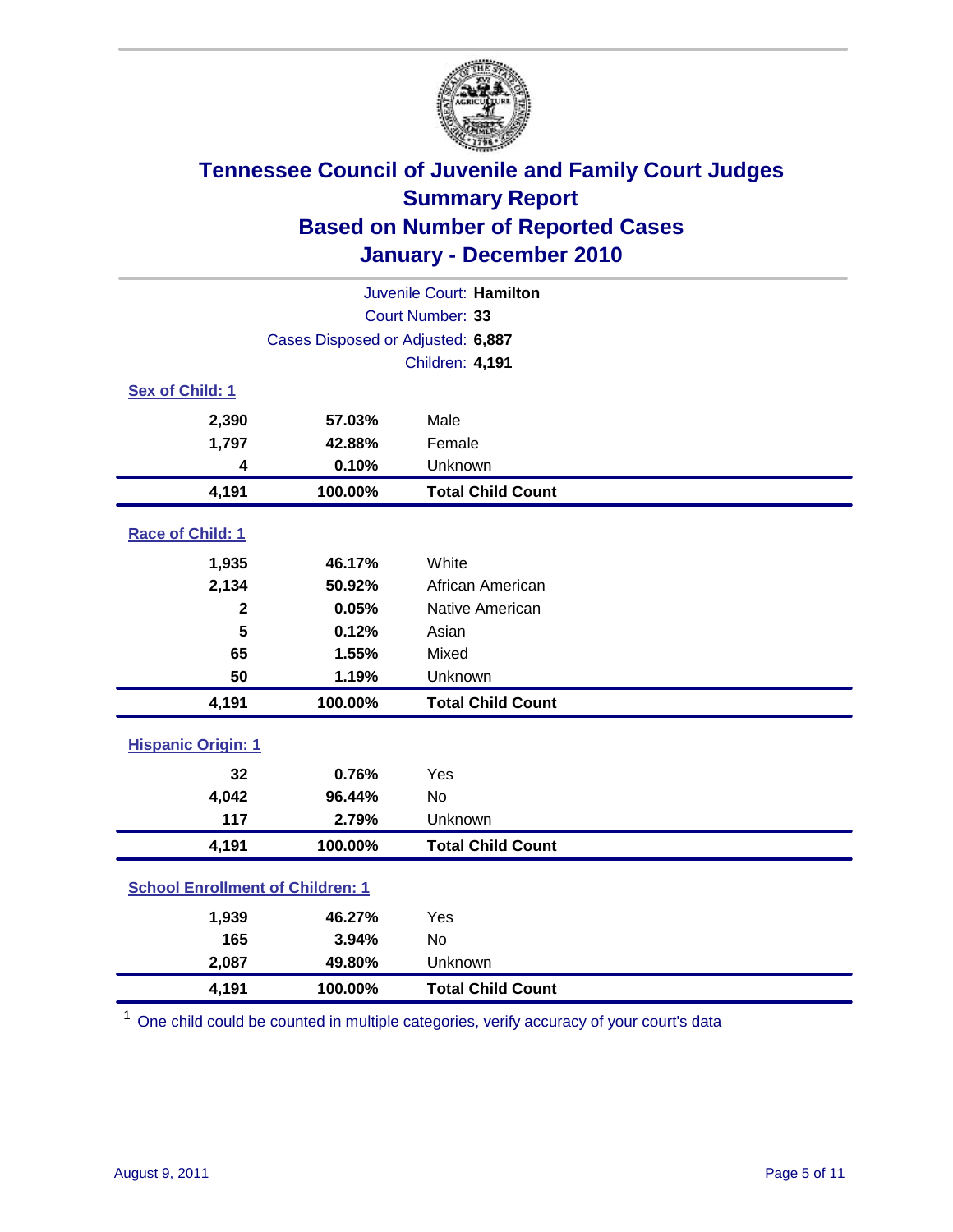

Court Number: **33** Juvenile Court: **Hamilton** Cases Disposed or Adjusted: **6,887** Children: **4,191**

### **Living Arrangement of Child at Time of Referral: 1**

| 4,191 | 100.00%  | <b>Total Child Count</b>     |
|-------|----------|------------------------------|
| 145   | 3.46%    | Other                        |
| 747   | 17.82%   | Unknown                      |
| 1     | 0.02%    | Independent                  |
| 24    | 0.57%    | In an Institution            |
| 6     | 0.14%    | In a Residential Center      |
| 5     | 0.12%    | In a Group Home              |
| 17    | 0.41%    | With Foster Family           |
| 10    | 0.24%    | With Adoptive Parents        |
| 282   | 6.73%    | <b>With Relatives</b>        |
| 249   | $5.94\%$ | With Father                  |
| 2,247 | 53.61%   | With Mother                  |
| 40    | 0.95%    | With Mother and Stepfather   |
| 9     | 0.21%    | With Father and Stepmother   |
| 409   | 9.76%    | With Both Biological Parents |

### **Type of Detention: 2**

| 6,887        | 100.00%  | <b>Total Detention Count</b> |  |
|--------------|----------|------------------------------|--|
| 0            | 0.00%    | Other                        |  |
| 1,847        | 26.82%   | Does Not Apply               |  |
| 5,037        | 73.14%   | Unknown                      |  |
| 0            | $0.00\%$ | Psychiatric Hospital         |  |
| 0            | 0.00%    | Jail - No Separation         |  |
| 0            | $0.00\%$ | Jail - Partial Separation    |  |
| 1            | 0.01%    | Jail - Complete Separation   |  |
| $\mathbf{2}$ | 0.03%    | Juvenile Detention Facility  |  |
| 0            | $0.00\%$ | Non-Secure Placement         |  |
|              |          |                              |  |

<sup>1</sup> One child could be counted in multiple categories, verify accuracy of your court's data

<sup>2</sup> If different than number of Cases (6887) verify accuracy of your court's data.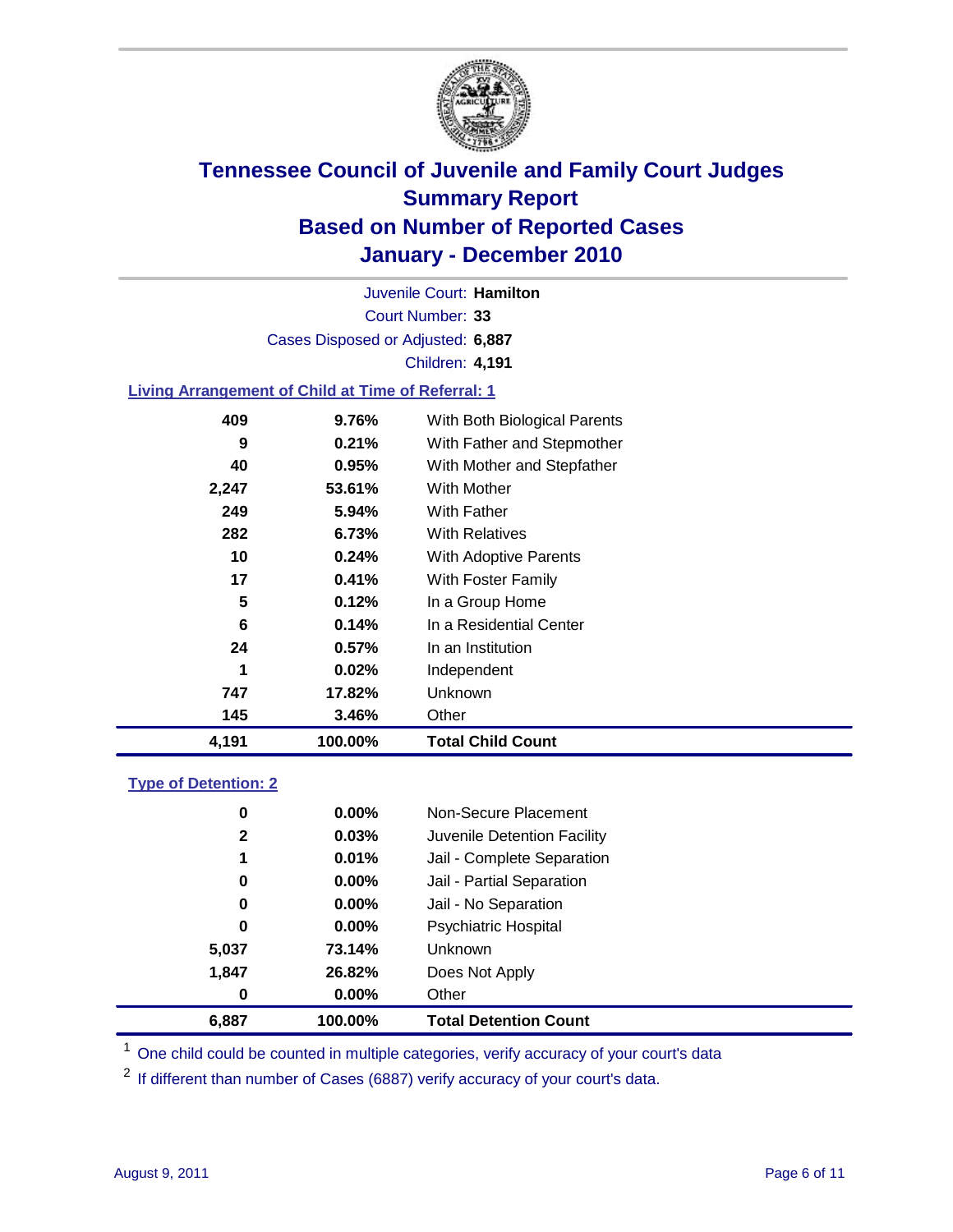

| Juvenile Court: Hamilton                           |                                   |                                      |  |  |  |
|----------------------------------------------------|-----------------------------------|--------------------------------------|--|--|--|
| Court Number: 33                                   |                                   |                                      |  |  |  |
|                                                    | Cases Disposed or Adjusted: 6,887 |                                      |  |  |  |
|                                                    |                                   | <b>Children: 4,191</b>               |  |  |  |
| <b>Placement After Secure Detention Hearing: 1</b> |                                   |                                      |  |  |  |
| $\bf{0}$                                           | 0.00%                             | Returned to Prior Living Arrangement |  |  |  |
| 1,350                                              | 19.60%                            | Juvenile Detention Facility          |  |  |  |
| $\mathbf{2}$                                       | 0.03%                             | Jail                                 |  |  |  |
| 3                                                  | 0.04%                             | Shelter / Group Home                 |  |  |  |
| 1                                                  | 0.01%                             | Foster Family Home                   |  |  |  |
| 0                                                  | 0.00%                             | Psychiatric Hospital                 |  |  |  |
| 1,654                                              | 24.02%                            | Unknown                              |  |  |  |
| 3,877                                              | 56.29%                            | Does Not Apply                       |  |  |  |
| $\mathbf 0$                                        | 0.00%                             | Other                                |  |  |  |
| 6,887                                              | 100.00%                           | <b>Total Placement Count</b>         |  |  |  |
| <b>Intake Actions: 2</b>                           |                                   |                                      |  |  |  |
|                                                    |                                   |                                      |  |  |  |
| 6,889                                              | 90.23%                            | <b>Petition Filed</b>                |  |  |  |
| $\Omega$                                           | 0.00%                             | <b>Motion Filed</b>                  |  |  |  |
| 146                                                | 1.91%                             | <b>Citation Processed</b>            |  |  |  |
| $\bf{0}$                                           | 0.00%                             | Notification of Paternity Processed  |  |  |  |
| $\bf{0}$                                           | 0.00%                             | Scheduling of Judicial Review        |  |  |  |
| 0                                                  | 0.00%                             | Scheduling of Administrative Review  |  |  |  |
| 0                                                  | 0.00%                             | Scheduling of Foster Care Review     |  |  |  |
| 0                                                  | 0.00%                             | <b>Unknown</b>                       |  |  |  |
| 0                                                  | 0.00%                             | Does Not Apply                       |  |  |  |
| 600                                                | 7.86%                             | Other                                |  |  |  |
| 7,635                                              | 100.00%                           | <b>Total Intake Count</b>            |  |  |  |

<sup>1</sup> If different than number of Cases (6887) verify accuracy of your court's data.

<sup>2</sup> If different than number of Referral Reasons (7635), verify accuracy of your court's data.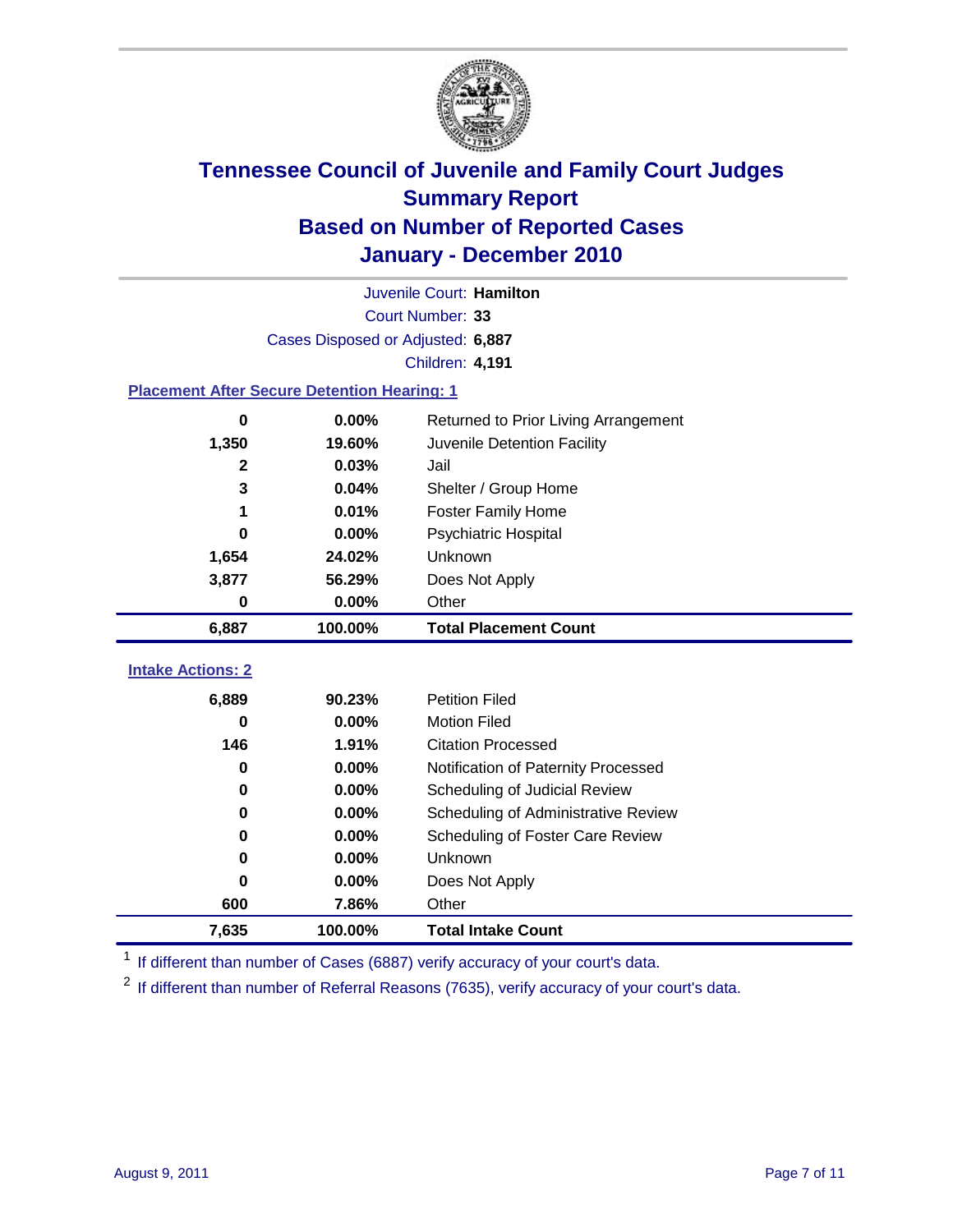

Court Number: **33** Juvenile Court: **Hamilton** Cases Disposed or Adjusted: **6,887** Children: **4,191**

#### **Last Grade Completed by Child: 1**

| 116                                     | 2.77%   | Too Young for School         |  |
|-----------------------------------------|---------|------------------------------|--|
| 38                                      | 0.91%   | Preschool                    |  |
| 76                                      | 1.81%   | Kindergarten                 |  |
| 73                                      | 1.74%   | 1st Grade                    |  |
| 77                                      | 1.84%   | 2nd Grade                    |  |
| 68                                      | 1.62%   | 3rd Grade                    |  |
| 73                                      | 1.74%   | 4th Grade                    |  |
| 89                                      | 2.12%   | 5th Grade                    |  |
| 137                                     | 3.27%   | 6th Grade                    |  |
| 198                                     | 4.72%   | 7th Grade                    |  |
| 264                                     | 6.30%   | 8th Grade                    |  |
| 327                                     | 7.80%   | 9th Grade                    |  |
| 263                                     | 6.28%   | 10th Grade                   |  |
| 131                                     | 3.13%   | 11th Grade                   |  |
| 51                                      | 1.22%   | 12th Grade                   |  |
| 0                                       | 0.00%   | Non-Graded Special Ed        |  |
| 9                                       | 0.21%   | <b>GED</b>                   |  |
| 5                                       | 0.12%   | Graduated                    |  |
| 4                                       | 0.10%   | <b>Never Attended School</b> |  |
| 2,189                                   | 52.23%  | Unknown                      |  |
| 3                                       | 0.07%   | Other                        |  |
| 4,191                                   | 100.00% | <b>Total Child Count</b>     |  |
| <b>Enrolled in Special Education: 1</b> |         |                              |  |

| 4.191 | 100.00%  | <b>Total Child Count</b> |  |
|-------|----------|--------------------------|--|
| 2,992 | 71.39%   | Unknown                  |  |
| 1.060 | 25.29%   | No                       |  |
| 139   | $3.32\%$ | Yes                      |  |
|       |          |                          |  |

 $1$  One child could be counted in multiple categories, verify accuracy of your court's data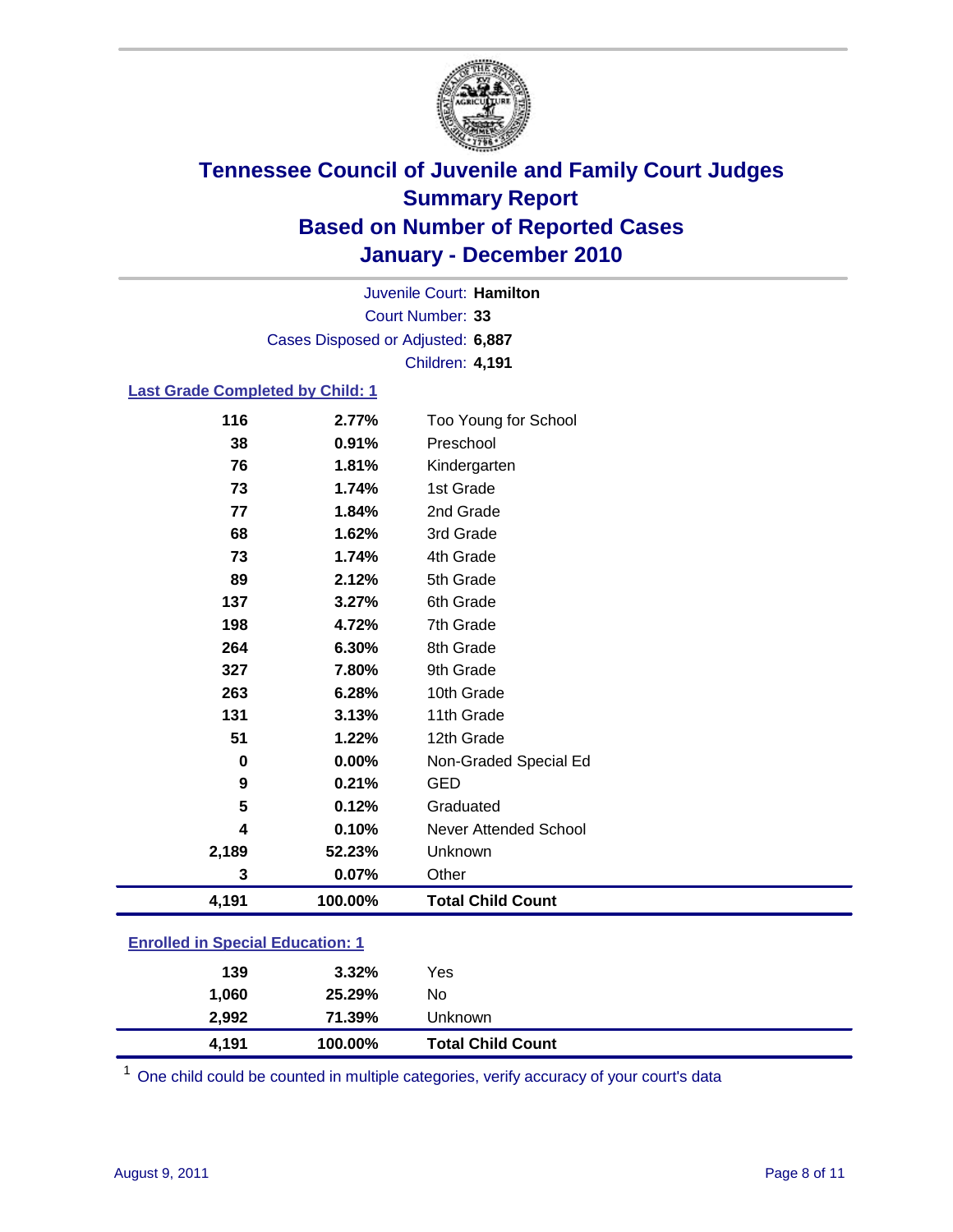

| Juvenile Court: Hamilton     |                                   |                           |  |
|------------------------------|-----------------------------------|---------------------------|--|
|                              | Court Number: 33                  |                           |  |
|                              | Cases Disposed or Adjusted: 6,887 |                           |  |
|                              | <b>Children: 4,191</b>            |                           |  |
| <b>Action Executed By: 1</b> |                                   |                           |  |
| 278                          | 3.64%                             | Judge                     |  |
| 6,611                        | 86.59%                            | Magistrate                |  |
| 746                          | 9.77%                             | <b>YSO</b>                |  |
| $\bf{0}$                     | $0.00\%$                          | Other                     |  |
| 0                            | 0.00%                             | Unknown                   |  |
| 7,635                        | 100.00%                           | <b>Total Action Count</b> |  |

### **Formal / Informal Actions: 1**

| 1,805 | 23.64%   | Dismissed                                        |
|-------|----------|--------------------------------------------------|
| 23    | 0.30%    | Retired / Nolle Prosequi                         |
| 1,660 | 21.74%   | <b>Complaint Substantiated Delinquent</b>        |
| 215   | 2.82%    | <b>Complaint Substantiated Status Offender</b>   |
| 186   | 2.44%    | <b>Complaint Substantiated Dependent/Neglect</b> |
| 5     | 0.07%    | <b>Complaint Substantiated Abused</b>            |
| 0     | $0.00\%$ | <b>Complaint Substantiated Mentally III</b>      |
| 764   | 10.01%   | Informal Adjustment                              |
| 2,805 | 36.74%   | <b>Pretrial Diversion</b>                        |
| 64    | 0.84%    | <b>Transfer to Adult Court Hearing</b>           |
| 0     | 0.00%    | Charges Cleared by Transfer to Adult Court       |
| 62    | 0.81%    | Special Proceeding                               |
| 0     | $0.00\%$ | <b>Review Concluded</b>                          |
| 43    | 0.56%    | Case Held Open                                   |
| 3     | 0.04%    | Other                                            |
| 0     | $0.00\%$ | <b>Unknown</b>                                   |
| 7,635 | 100.00%  | <b>Total Action Count</b>                        |

<sup>1</sup> If different than number of Referral Reasons (7635), verify accuracy of your court's data.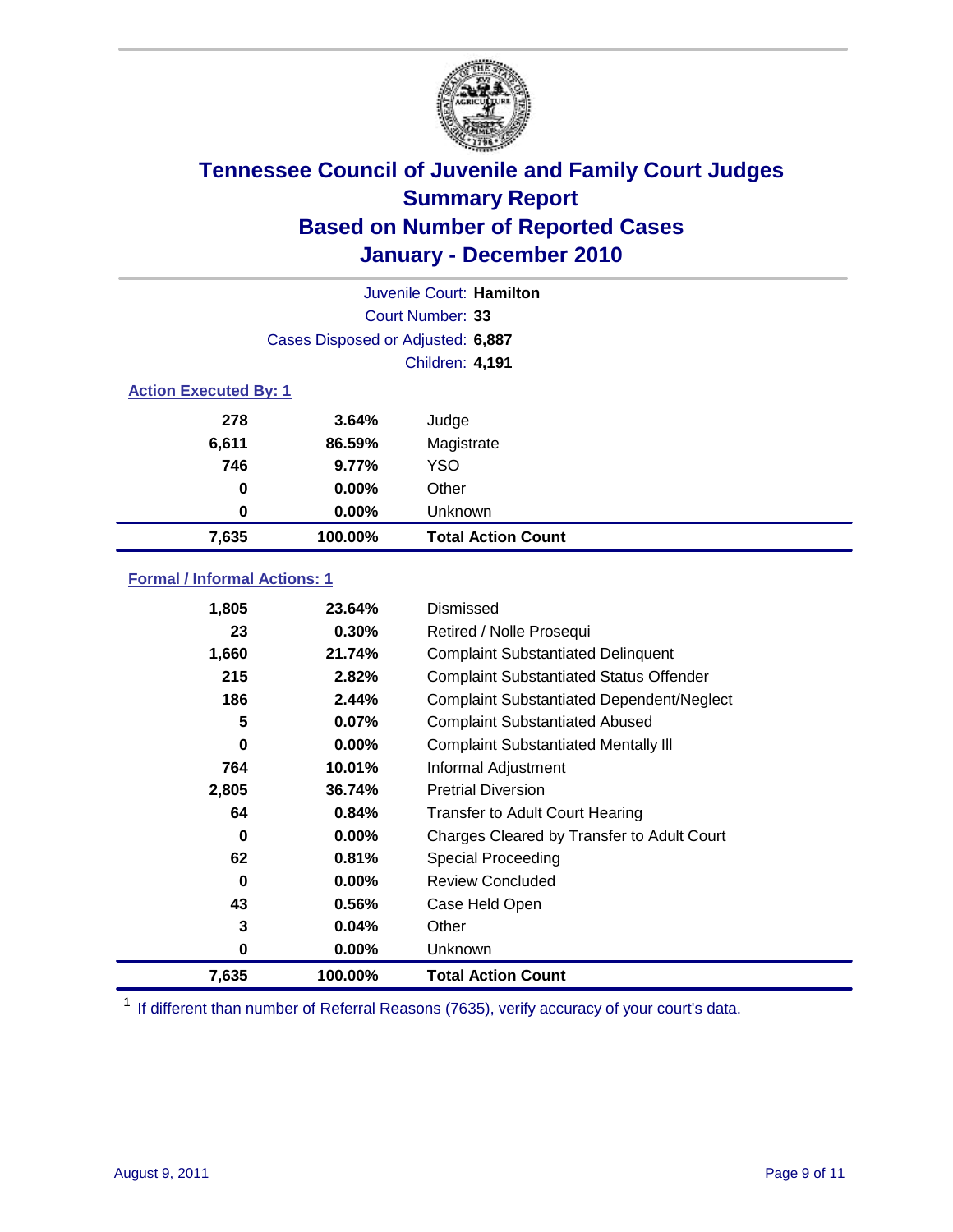

|                       |                                                       | Juvenile Court: Hamilton                             |
|-----------------------|-------------------------------------------------------|------------------------------------------------------|
|                       |                                                       | Court Number: 33                                     |
|                       | Cases Disposed or Adjusted: 6,887                     |                                                      |
|                       |                                                       | <b>Children: 4,191</b>                               |
| <b>Case Outcomes:</b> | There can be multiple outcomes for one child or case. |                                                      |
| 1,707                 | 10.97%                                                | <b>Case Dismissed</b>                                |
| 17                    | 0.11%                                                 | Case Retired or Nolle Prosequi                       |
| 837                   | 5.38%                                                 | Warned / Counseled                                   |
| 4,435                 | 28.51%                                                | <b>Held Open For Review</b>                          |
| 1,043                 | 6.71%                                                 | Supervision / Probation to Juvenile Court            |
| 16                    | 0.10%                                                 | <b>Probation to Parents</b>                          |
| 45                    | 0.29%                                                 | Referral to Another Entity for Supervision / Service |
| 1                     | 0.01%                                                 | Referred for Mental Health Counseling                |
| 189                   | 1.22%                                                 | Referred for Alcohol and Drug Counseling             |
| 0                     | 0.00%                                                 | <b>Referred to Alternative School</b>                |
| 0                     | 0.00%                                                 | Referred to Private Child Agency                     |
| 6                     | 0.04%                                                 | Referred to Defensive Driving School                 |
| 0                     | 0.00%                                                 | Referred to Alcohol Safety School                    |
| 89                    | 0.57%                                                 | Referred to Juvenile Court Education-Based Program   |
| 0                     | 0.00%                                                 | Driver's License Held Informally                     |
| 0                     | 0.00%                                                 | <b>Voluntary Placement with DMHMR</b>                |
| 0                     | 0.00%                                                 | <b>Private Mental Health Placement</b>               |
| 0                     | 0.00%                                                 | <b>Private MR Placement</b>                          |
| 0                     | 0.00%                                                 | Placement with City/County Agency/Facility           |
| 763                   | 4.91%                                                 | Placement with Relative / Other Individual           |
| 47                    | 0.30%                                                 | Fine                                                 |
| 360                   | 2.31%                                                 | <b>Public Service</b>                                |
| 248                   | 1.59%                                                 | Restitution                                          |
| 8                     | 0.05%                                                 | <b>Runaway Returned</b>                              |
| 400                   | 2.57%                                                 | No Contact Order                                     |
| 0                     | 0.00%                                                 | Injunction Other than No Contact Order               |
| 239                   | 1.54%                                                 | <b>House Arrest</b>                                  |
| $\mathbf{2}$          | 0.01%                                                 | <b>Court Defined Curfew</b>                          |
| 48                    | 0.31%                                                 | Dismissed from Informal Adjustment                   |
| 1                     | 0.01%                                                 | <b>Dismissed from Pretrial Diversion</b>             |
| 194                   | 1.25%                                                 | Released from Probation                              |
| 29                    | 0.19%                                                 | <b>Transferred to Adult Court</b>                    |
| 0                     | $0.00\%$                                              | <b>DMHMR Involuntary Commitment</b>                  |